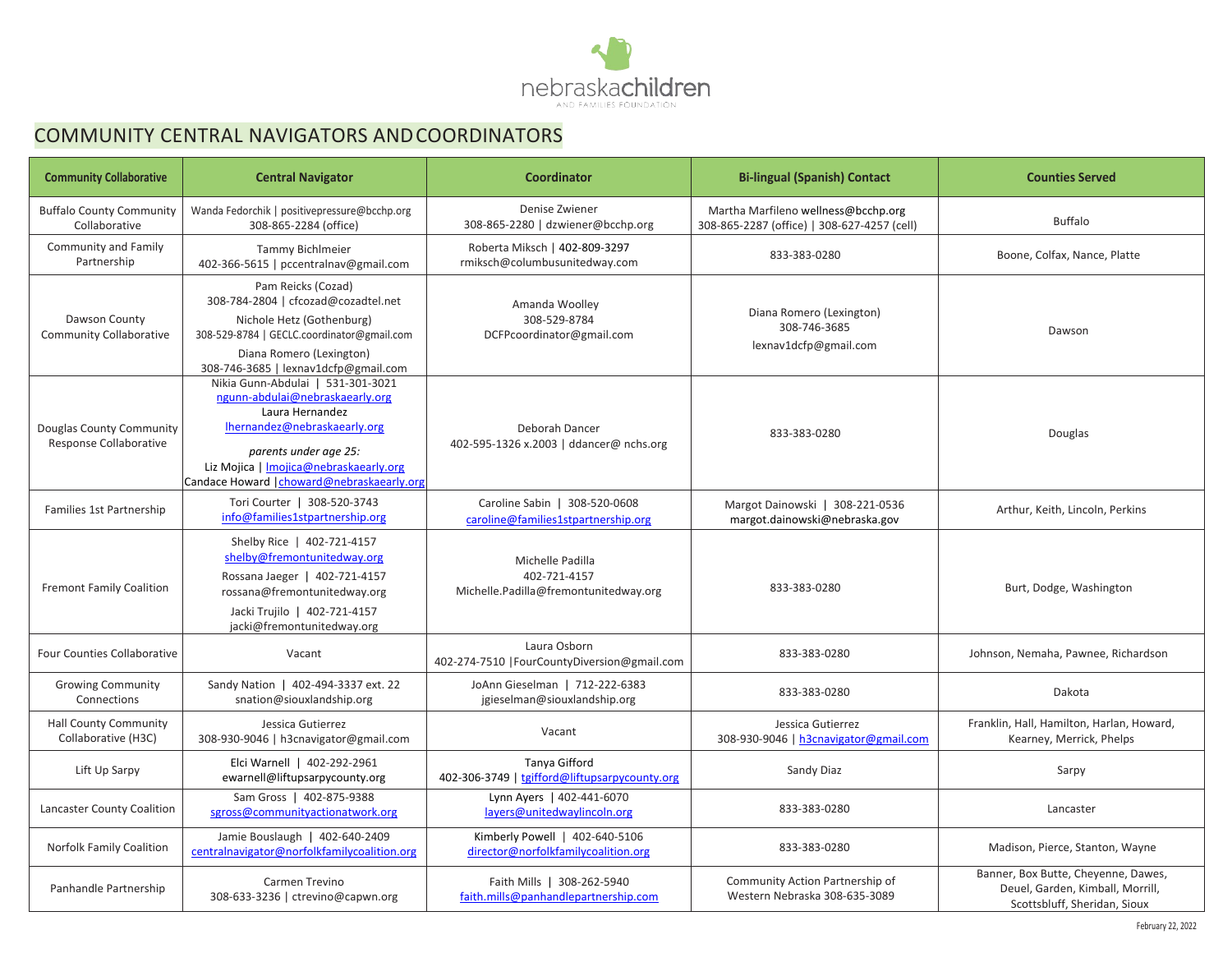| <b>Better Together/ Partners</b><br>4 Otoe County                              | Vanessa Sherman   402-969-0319<br>vsherman@otoecountyne.gov                                                                        | Lisa Chaney<br>402-713-5270   partners4oc@gmail.com                 | 833-383-0280                                                | Otoe                                                                                 |  |  |
|--------------------------------------------------------------------------------|------------------------------------------------------------------------------------------------------------------------------------|---------------------------------------------------------------------|-------------------------------------------------------------|--------------------------------------------------------------------------------------|--|--|
| Project Everlast Lincoln<br>at The HUB                                         | Lindsay Drake<br>402-580-9247   Idrake@hublincoln.org                                                                              |                                                                     | 833-383-0280                                                | Lancaster                                                                            |  |  |
| Project Everlast Omaha                                                         | Brittney Williams   402-875-3594<br>bwilliams@nebraskachildren.org                                                                 |                                                                     | Aaron Weaver   402-875-3594<br>aweaver@nebraskachildren.org | Douglas, Sarpy                                                                       |  |  |
| Sandhills Community<br>Collaborative                                           | Vacant                                                                                                                             | Nicole Jacobsen   605-630-3302<br>sandhillscoordinator@gmail.com    | Monica Guido   308-870-2134<br>mguidolopez@gmail.com        | Blaine, Custer, Garfield, Greeley, Loup, Sherman,<br>Valley, Wheeler                 |  |  |
| Saunders County                                                                | Amber Pelan<br>Office: 402-443-8107   Cell: 402-367-8456                                                                           |                                                                     |                                                             |                                                                                      |  |  |
| <b>Community Impact Network</b><br>of Adams, Clay, Webster,<br><b>Nuckolls</b> | Chandra Essex   402-461-8418<br>navigator@unitedwayscne.org                                                                        | <b>Brady Rhodes</b><br>402-461-8418   coordinator@unitedwayscne.org | 833-383-0280                                                | Adams, Clay, Nuckolls, Webster                                                       |  |  |
| Southeast Nebraska<br>Collaborative                                            | Collena Laschanzky<br>402-729-6510   claschanzky@bvca.net                                                                          | Collena Laschanzky<br>402-729-6510   claschanzky@bvca.net           | 833-383-0280                                                | Butler, Cass, Fillmore, Gage, Jefferson, Otoe,<br>Polk, Saline, Seward, Thayer, York |  |  |
| Valentine Children and<br><b>Families Coalition</b>                            | Vacant                                                                                                                             | Sonia Coates<br>402-252-9030   valentinecfc@gmail.com               | 833-383-0280                                                | Cherry                                                                               |  |  |
| <b>York County</b><br><b>Health Coalition</b>                                  | <b>Britney Watson</b><br>402-363-9946   ychcbritney@gmail.com                                                                      | Jake Owens<br>402-350-6401   ychcjake@gmail.com                     | 833-383-0280                                                | York                                                                                 |  |  |
| <b>Tribal Community Response</b>                                               |                                                                                                                                    |                                                                     |                                                             |                                                                                      |  |  |
| Omaha Tribe of Nebraska                                                        | Joseph Fleming   402-837-5331<br>joseph.fleming@nebraska.gov                                                                       |                                                                     | 833-383-0280                                                | Omaha Tribe of Nebraska                                                              |  |  |
| Panhandle                                                                      | Rebekah Barber<br>bekahb6@hotmail.com and<br>bbarber@societyofcare.org<br><b>Edison Red Nest III</b><br>erednest@societyofcare.org |                                                                     | 833-383-0280                                                | Panhandle/Western NE Native American outreach                                        |  |  |
| Santee-Sioux Nation                                                            | Carrie Rouillard   402-857-2300<br>crouillard@societyofcare.org                                                                    | Yvonne Bickerstaff   402-857-2300<br>ybickerstaff@societyofcare.org | 833-383-0280                                                | Santee-Sioux Tribe of Nebraska                                                       |  |  |
| Winnebago Tribe of<br>Nebraska                                                 | Angie Walker   402-878-2379<br>angie.walker@winnebagotribe.com                                                                     |                                                                     | 833-383-0280                                                | Winnebago Tribe of Nebraska                                                          |  |  |